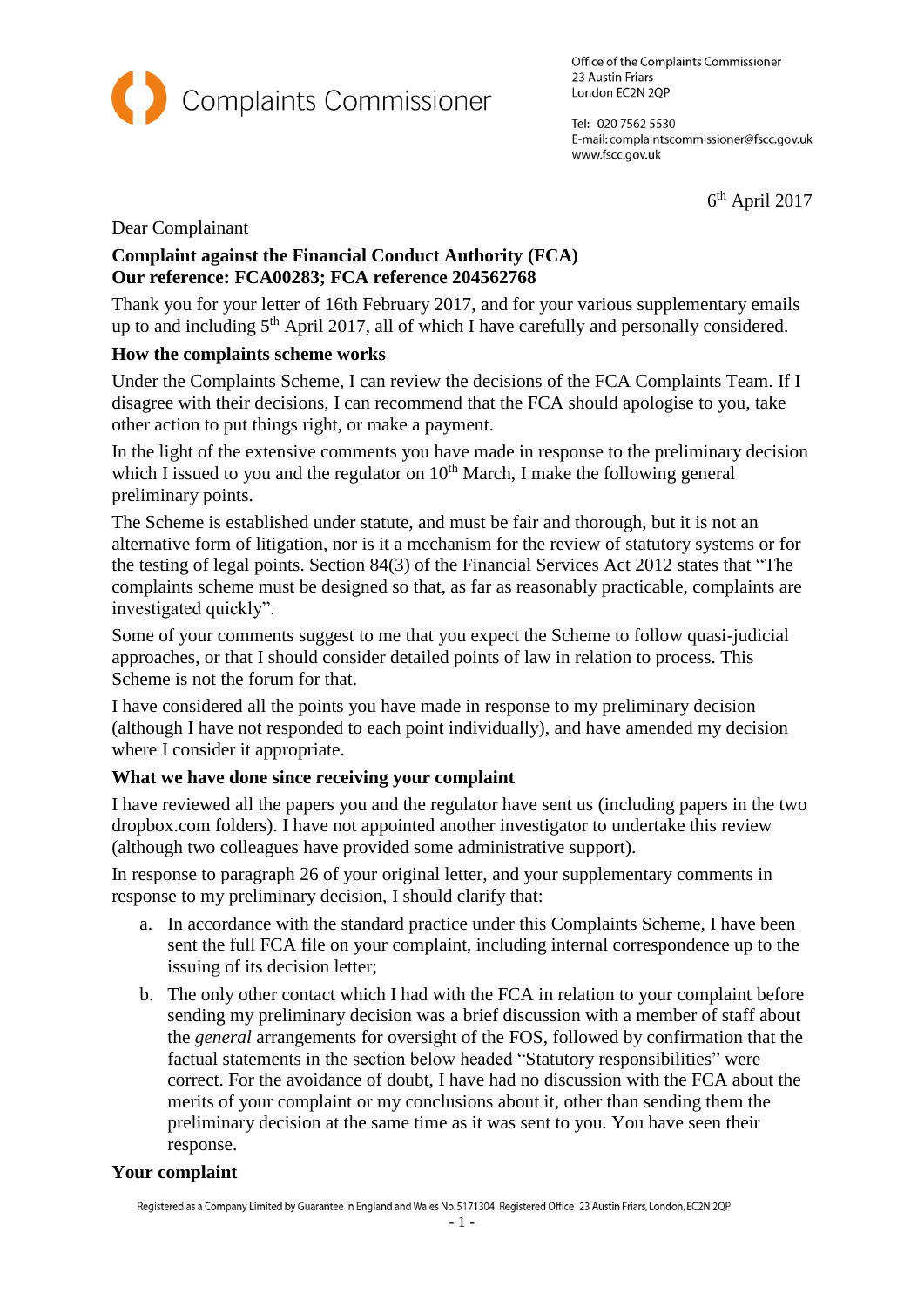On 19th January 2017 you complained to the FCA. Your complaint was detailed, but you summarised the origins of your complaint as follows:

*In summary, these complaints have their origins in how a complaint of mine was treated by the Financial Ombudsman Service ('FOS') and then by the Independent Assessor of the FOS ('IA').*

*In my opinion, the FOS/Ombudsman in handling my complaint/reaching her decision did not comply with (i) a considerable number of procedural rules, some mandatory, set out in the FCA Handbook, (ii) various legal cases supplementing those rules in terms of how Ombudsmen should act and (iii) principles of natural justice/human rights. I therefore rejected the Ombudsman's decision meaning it is without legal effect. I did, however, refer matters to the IA but her staff advised that under her terms of reference she would not be able to consider the bulk of that which I had referred to her as to do so would entail expressing comment on the Ombudsman's judgment. The imperative following on from that remark that someone should consider those complaints, impacting as they may (or in my view, should) do on the Ombudsman's decision, is therefore obvious. In dealing with my approach to her, the IA also showed herself to be unable or unwilling to comply with a principle of natural justice/human right to a fair hearing.*

In its decision letter of  $9<sup>th</sup>$  February 2017, the FCA summarised your complaint against it as follows:

*I understand that you are unhappy with the way in which a complaint of yours was treated by the Financial Ombudsman Service. You feel that it was not handled correctly because the Financial Conduct Authority (FCA) has not met its statutory responsibilities in encouraging the Financial Ombudsman Service to comply with its statutory functions.*

Having referred to the memorandum of understanding between the FOS and FCA, and summarised the FCA's statutory responsibilities, the FCA rejected your complaint on the following grounds:

*having reviewed all your comments I am not persuaded that the FCA is failing to deliver on its statutory responsibilities in this matter.*

You are dissatisfied with the FCA's decision, and have referred the matter to me. You have helpfully summarised your complaint as posing two basic questions:

- *A. Has the FCA complied with its statutory responsibilities as regards the Financial Ombudsman Service ('FOS')?*
- *B. Could any failures in that regard have accounted for how my complaints to the FOS and then the Independent Assessor of the FOS ('IA') were treated?*

In addition to the principal two issues contained in your summary, above, your complaint to me contains a large number of questions addressed to the FCA, which are largely to do with the interpretation of the statutory provisions. You have invited me to pose those questions to the FCA and/or to conclude that the FCA's original investigation of your complaint was so inadequate that they should start considering your complaint again from scratch.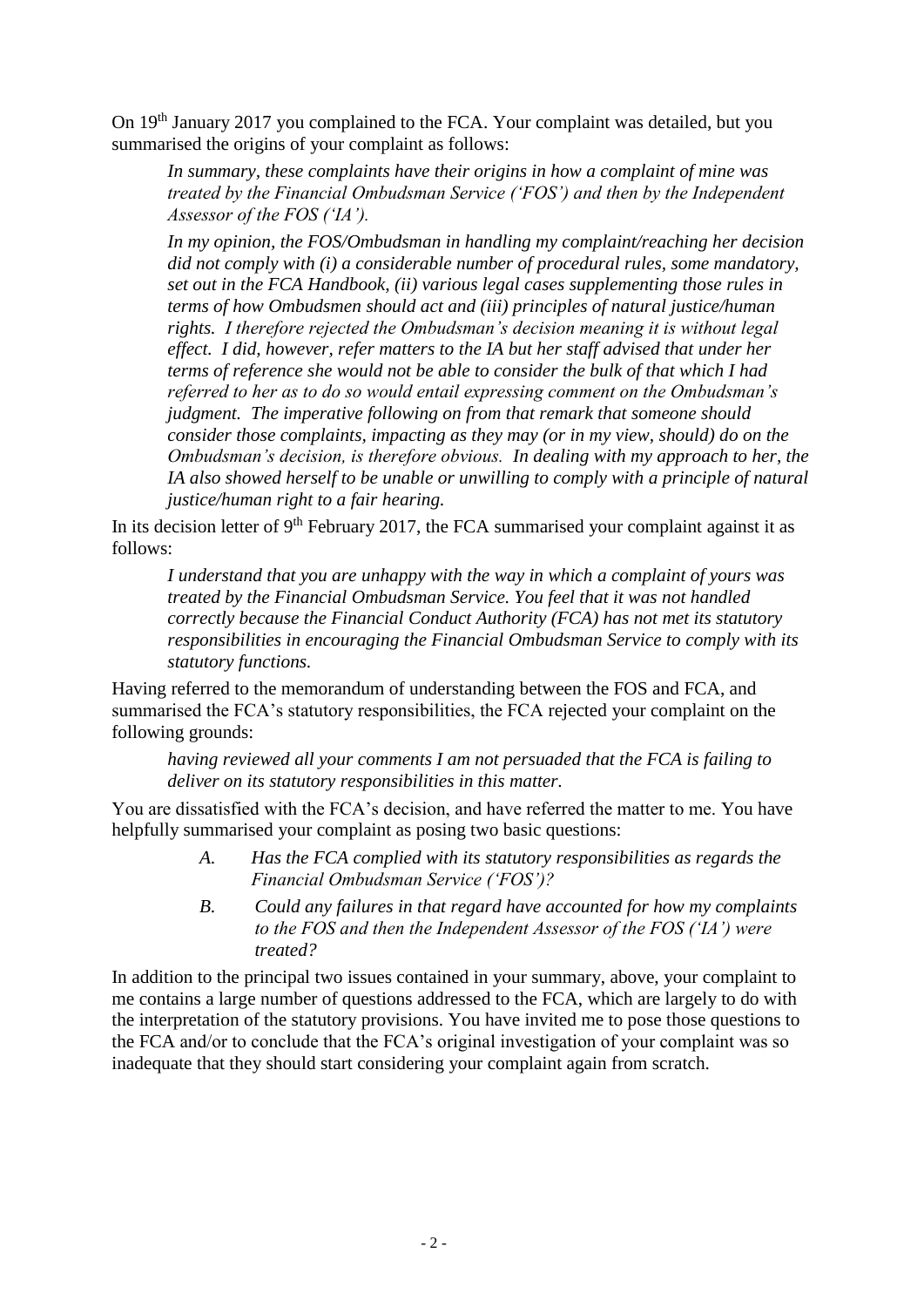## **My consideration of your complaint**

I shall start by rehearsing the coverage and scope of the Scheme:

### *Coverage and scope of Scheme*

*3.1 The Scheme covers complaints about the way in which the regulators have acted or omitted to act, including complaints alleging:*

- *a) mistakes and lack of care;*
- *b) unreasonable delay;*
- *c) unprofessional behaviour;*
- *d) bias; and*
- *e) lack of integrity.*

*3.2 Complaints can be made by anyone who is directly affected by the way in which the regulators have carried out their functions, or anyone acting directly on such a person's behalf, provided that the complaint meets the requirements of the Scheme. To be eligible to make a complaint under the Scheme, a person must be seeking a remedy (which for this purpose may include an apology) in respect of some inconvenience, distress or loss which the person has suffered as a result of being directly affected by the regulators' actions or inaction.*

My role, therefore, is not to answer the general question "has the FCA complied with its statutory responsibilities?", but rather to establish whether any failure to comply with its statutory responsibilities *has* (not *could have*) caused you inconvenience, distress or loss. My task is complicated by the fact that it is first necessary to answer a prior question which is, is there evidence of failure in the FOS and/or its Independent Assessor which should have caused the FCA to act?

#### *Statutory responsibilities*

You have asked what provisions of the Act the FCA relies upon to say that the FOS must be operationally independent. What follows is my interpretation of the provisions of schedule 17.

Schedule 17 to the 2000 Act states that the terms of the FOS Board members' appointments (which are made by the FCA) "must be such as to secure their independence from the FCA in the operation of the scheme." Having looked at this, my view is that this operational independence is clearly wider than the independence of the individual ombudsmen, since it explicitly refers to the independence of the Board members. That is reinforced by the fact that, while the appointments to, and removals from, the Board are made by the FCA, in the case of the chairman this must be done with the approval of the Treasury.

The FCA's duties, again under the statute, are to "take such steps as are necessary to ensure that the body corporate established by the Financial Services Authority under this Schedule as originally enacted is, at all times, capable of exercising the functions conferred on the scheme operator by or under this Act". The addition of the words "capable of" appears to me to be clearly designed to distance the FCA from operational responsibilities.

I understand that the FCA discharges these duties by the making of the Board appointments, annual approval of the Financial Ombudsman Service's budget, and through a sub-committee of its Board (the Oversight Committee) which meets the FOS three to four times a year and reports to the FCA Board on its discussions, which include consideration of the overall performance of the Financial Ombudsman Service.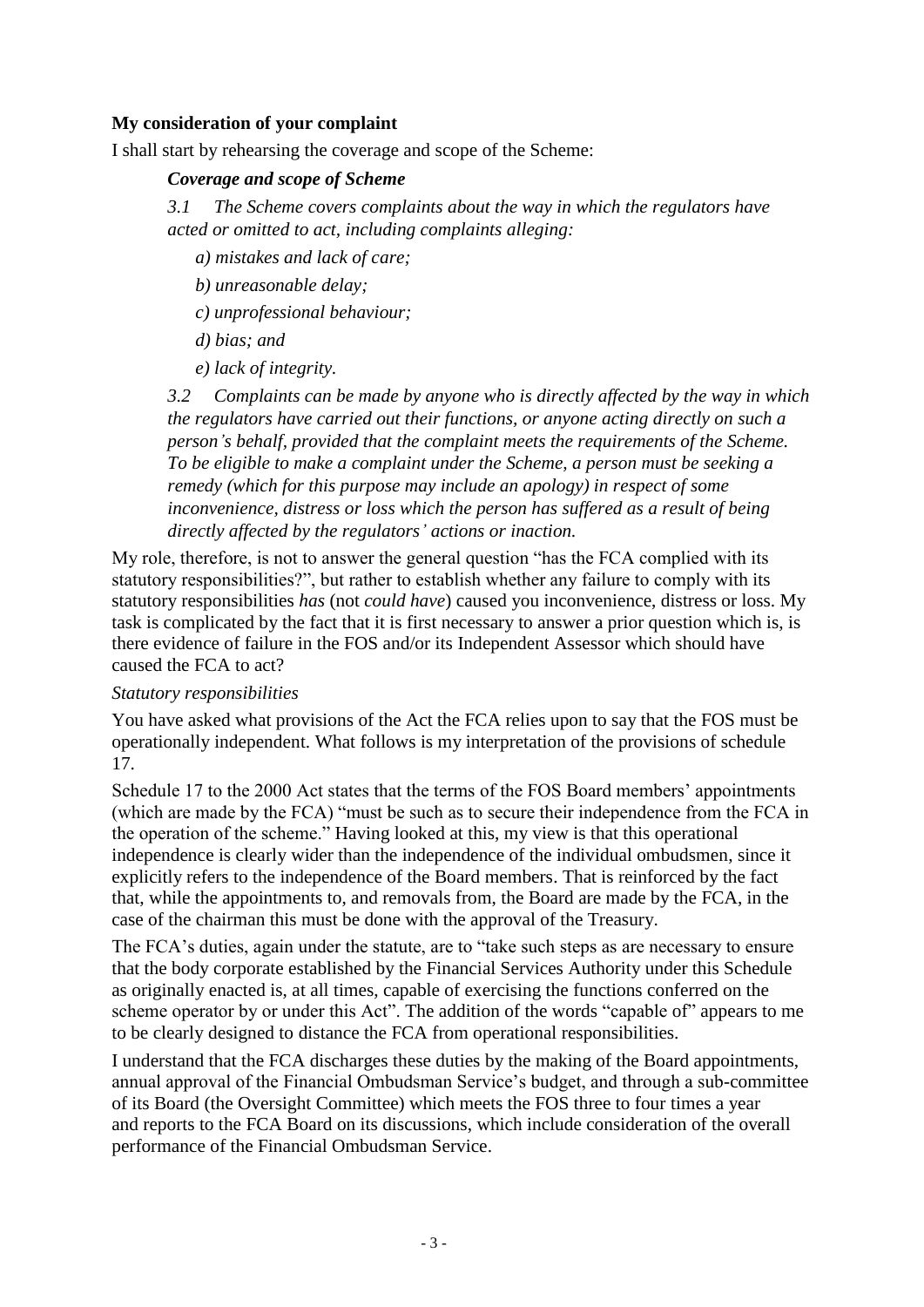As you are aware, there is also a memorandum of understanding between the FOS and the FCA which is designed to give practical application to those arrangements. This is referred to in the FCA's decision letter. However, I do not consider it to be necessary to consider that memorandum in the context of this complaint.

You have also drawn my attention to other provisions of the 2000 Act, and in particular sections 1B, 1C, 1L and 204A(6). These relate to the general duties of the FCA. You are asking me to rule upon the applicability, effect and the FCA's compliance with those broad regulatory duties. This would require an extensive review of the FCA's approach, and the exercise of its discretion. This Scheme is not designed to do that kind of review, nor do I think it is necessary for the consideration of your complaint. In my view, such an exercise would require a Judicial Review or a different type of inquiry. I could, however, consider a complaint which demonstrated a clear breach of a statutory duty.

## *The connection between the FCA's statutory responsibilities and the two questions posed by your complaint*

For your complaint to succeed, it would be necessary for you to demonstrate both that the FCA had failed in its statutory responsibilities, and that that failure had disadvantaged you in the matters about which you complained to the FOS.

In relation to your first question, you infer that the alleged deficiencies in the handling of your complaint (and possibly others) by the FOS must be down to a failure of the FCA's oversight. The Complaints Scheme specifically excludes complaints against the FOS from its scope, so all I can consider is the FCA's actions, or inactions. I have some sympathy with you, since the FCA's decision letter is so brief that it gives no indication as to how the FCA reached its conclusion that it is not persuaded that the FCA is "failing to deliver on its statutory responsibilities".

However, I have to say that, in my view, you have supplied no convincing evidence that the FCA has failed in its responsibilities – particularly bearing in mind the FCA's legitimate discretion in the exercise of its functions, and its duty to respect the FOS's operational independence. You have raised some significant questions (to which I shall refer later), but that is a different matter.

In your comments on my preliminary decision, you have alleged that the FOS has breached the rules on procedural fairness, and that the FCA is therefore required to (and has failed to) act. Shortcomings in the FOS's performance in a particular case or cases, even if established, do not equate to the kind of evidence of systemic failure which might require the FCA's intervention, or support a conclusion that the FCA had failed in its duties. By "systemic failure", I mean failure of a kind which might suggest not merely that there are occasional errors in the system, but a failure which might call into question the FOS's ability to fulfil its functions, and therefore justify FCA intervention. You have alleged that the FOS has breached the requirements of procedural fairness, but – even if that were established – it does not follow that that is the fault of the FCA.

In your comments on my preliminary decision, you "contend that if the rules are not being followed, as is the case with my complaints, the FOS is not operating the scheme but something of its own devising...It follows that in the circumstances of my case...where the FOS is acting outside of the Scheme or unlawfully, there is no independence...and the FCA can and in my view should intervene".

I agree with you to the extent that, if the FCA had clear evidence that the FOS was persistently failing to operate the scheme and/or operating unlawfully, there would be an onus on the FCA to intervene. However, it seems to me that your complaint about the FOS's handling of your complaint includes arguments about the fairness or otherwise of the FOS's